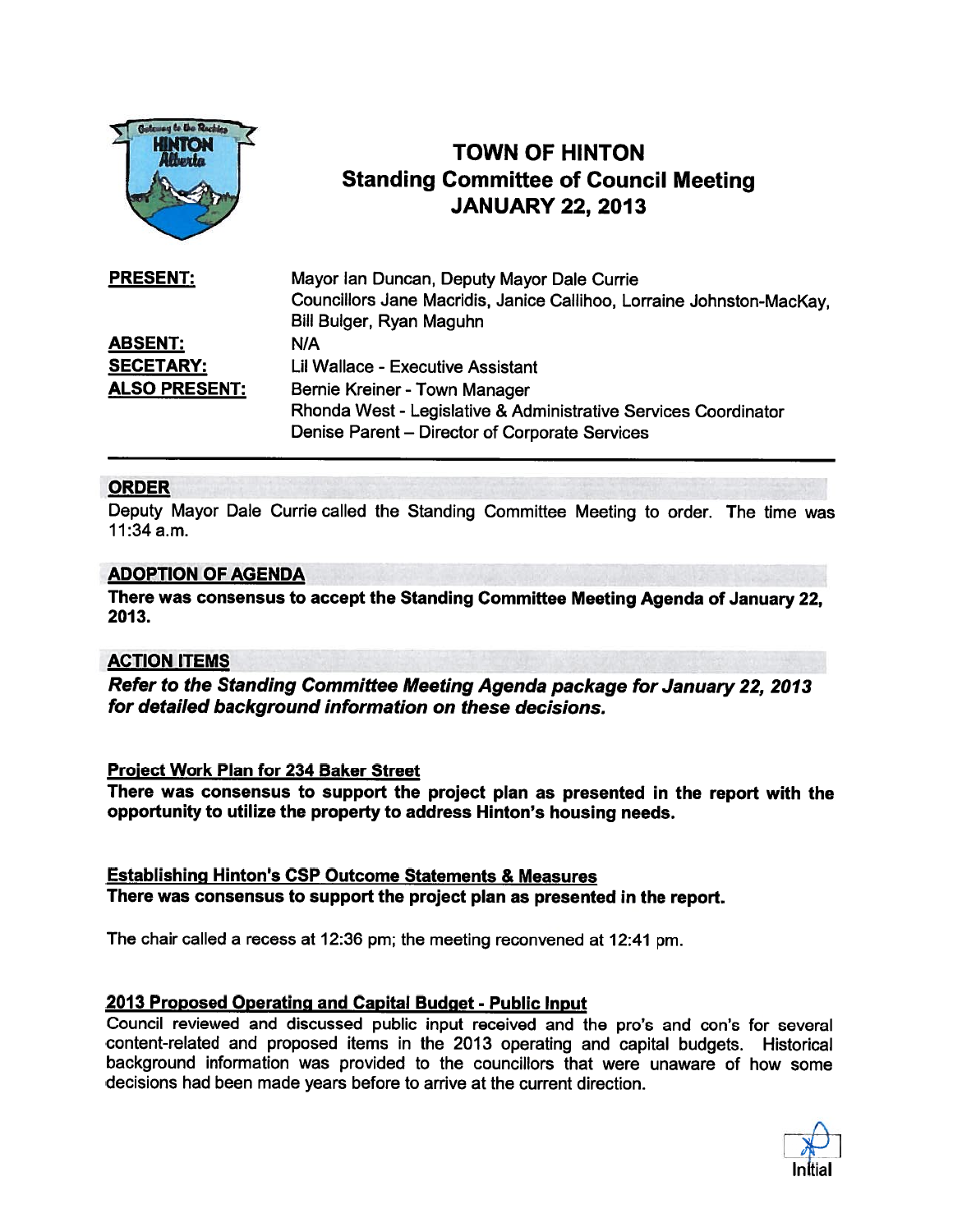Town of Hinton Standing Committee of Council — January 22, 2013 Page 2 of 4

The chair called <sup>a</sup> recess at 1:58 p.m. and the meeting reconvened at 2:10 pm.

There was consensus that each year an open house be held during the 4-week period of public engagemen<sup>t</sup> to review the proposed budgets.

Jane Macridis requested Council direct Administration to presen<sup>t</sup> <sup>2013</sup> capital budget to eliminate Robb Road project from the <sup>2013</sup> budget and allocate those funds to the Switzer Drive project.

Ryan Maguhn requested separation of the two projects.

- • In light of approva<sup>l</sup> letter (January 18, 2013) received from AB Transportation allowing to change the gran<sup>t</sup> allocation of the project scope from reconstruction of Robb Road to reconstruction of portions of Switzer Drive, consensus was to remove Robb Road project from the budget.
- There was consensus to allocate the Town of Hinton portion of the Robb Road budget dollars to the Switzer Drive east road project. Councillor Ryan Maguhn requested it be noted in the minutes that he is opposed to this.

Bill Bulger - That Council extend the time for the Standing Committee Meeting beyond <sup>3</sup> hours.

#### Carried

The time was 2:29 p.m. The Mayor informed the meeting that he has to leave at 3:00 pm for <sup>a</sup> prior scheduled appointment.

#### Ryan Maguhn requested Council direct Administration to remove Phase 2 and 3 Innovista developments from the propose<sup>d</sup> <sup>2013</sup> capital budget. Consensus was not <sup>g</sup>iven as the majority suppor<sup>t</sup> proceeding with Innovista. Request defeated.

The April, <sup>2012</sup> annexation tax levy and supplemental assessments projected levels versus the actual collected resulted in approximately \$58,000.00 favourable tax revenue. Mayor Duncan requested Council direct Administration to apply this favourable tax revenue towards an across-the-board reduction to the proposed increase in both residential and commercial This would reduce the proposed property tax increases by approximately 0.58%. There was consensus with this request.

Ryan Maguhn requested Council direct Administration to remove the budgeted amount for the Govt. Centre parking lot expansion and have this amount (\$200,000) applied to an across-the-board tax reduction for the proposed increase in residential and commercial property tax.

Jane Macridis requested this be separated into two.

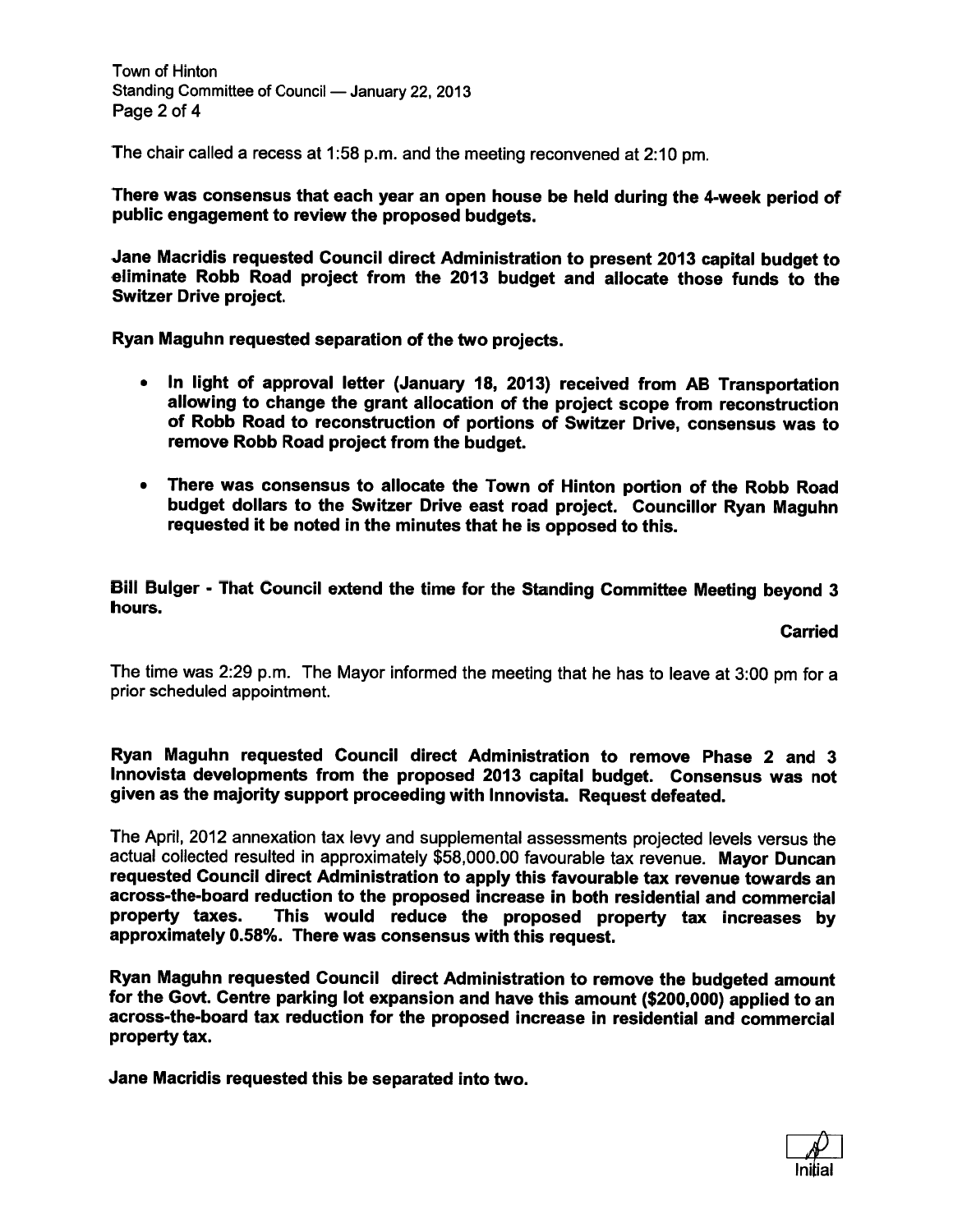Town of Hinton Standing Committee of Council — January 22, 2013 Page 3 of 4

- There was consensus to remove the Govt. Centre parking lot expansion from the 2013 proposed budget.
- Apply this \$200,000 amount to an across-the-board tax reduction in the propose<sup>d</sup> increase in residential and commercial property tax. Administration advised that this \$200,000 came from reserves and should return to the applicable reserves. Consensus was not given. Request defeated.

There was consensus that the Chamber of Commerce requests as presented in the report will not be put into place for the proposed 2013 budget. The costs and time delays associated with implementation of these requests is unknown at this time and could be <sup>a</sup> significant amount, depending on the scope of each. Consideration may be <sup>g</sup>iven to future budgets.

Mayor Duncan left the meeting due to <sup>a</sup> prior appointment. Councillors Lorraine Johnston MacKay and Janice Callihoo also left the meeting due to prior commitments. The time was 2:58 p.m.

Ryan Maguhn requested Council direct Administration that any <sup>2013</sup> budgeted "savings and efficiencies" prior to tax rate bylaw coming to council be identified, and be applied to an across-the-board reduction in property taxes. Consensus was <sup>g</sup>iven to this request.

### ADDITIONAL INFORMATION

## Urgent Matters from Council and Town Manager

The Town Manager reported:

- • The financial indicator grap<sup>h</sup> provided at the January 8, <sup>2013</sup> Standing Committee meeting were presented as an average rate when it was the median rate;
- Have been contacted by the Hinton Golf Course Society; they are exploring ways to <sup>g</sup>ive more security with ATB;

### Executive Assistant Logistics Information

No upcoming events logistics were discussed.

Councillor Jane Macridis requested her In Camera item be moved to the next Standing Committee meeting (scheduled for February 12, 2013) due to the departure of three other councilors earlier in the meeting.

### IN CAMERA (if necessary)

### Personnel (FOIP)

This matter was moved to the next Standing Committee meeting.